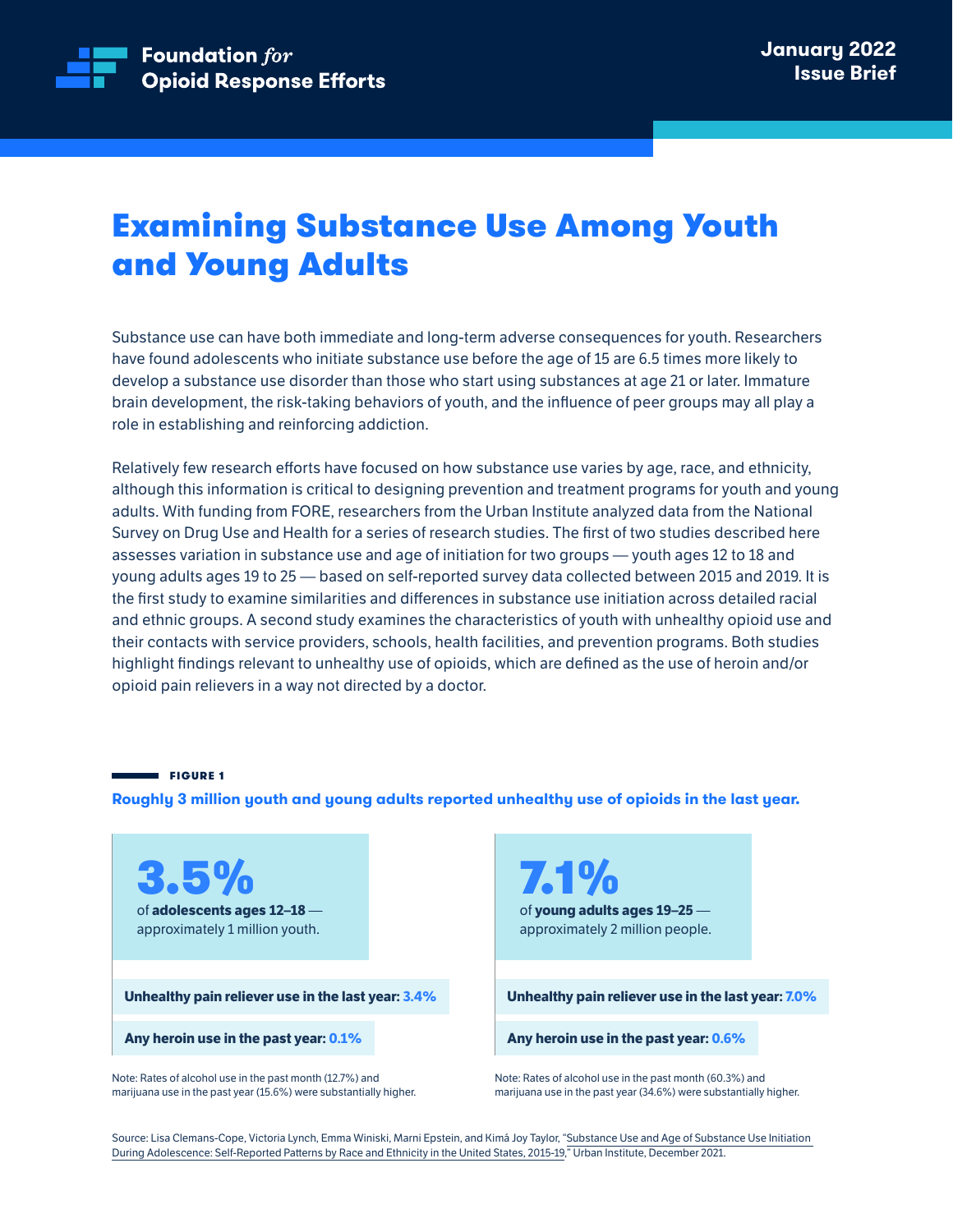### **2** FIGURE 2

Unhealthy opioid use varies by race and ethnicity but is highest among adolescents and young adults who identify as being two or more races.



Source: Lisa Clemans-Cope, Victoria Lynch, Emma Winiski, Marni Epstein, and Kimá Joy Taylor, ["](https://www.urban.org/research/publication/substance-use-and-age-substance-use-initiation-during-adolescence)Substance Use and Age of Substance Use Initiation During Adolescence: Self-Reported Patterns by Race and Ethnicity in the United States, 2015-19," Urban Institute, December 2021.

The Urban Institute researchers next looked at the extent to which Medicaid-enrolled adolescents and young adults who reported unhealthy opioid use — that is, either the use of heroin or the use of opioid pain relievers in a way not directed by a doctor — received substance use screenings and treatment for substance use disorders. The Medicaid program is central to efforts to address substance use among adolescents, including unhealthy opioid use, because the program covers close to 40 percent of American residents under age 19 - an estimated 28.2 million individuals. The study found many opportunities for health care providers and systems to increase identification and treatment of substance use disorders.

### **3** FIGURE 3

**Medicaid-enrolled adolescents with opioid use disorder or other unhealthy opioid use had more** health problems than those who did not report using substances.



Source: Lisa Clemans-Cope, Victoria Lynch, Emma Winiski, Marni Epstein, and Maya Payton, "Characteristics of Medicaid-Enrolled Adolescents with Unhealthy Opioid Use: Substance Use Screening and Treatment, Health Care Visits, and Involvement with School and Other Institutions from 2015 to [2019](https://www.urban.org/research/publication/characteristics-medicaid-enrolled-adolescents-unhealthy-opioid-or-other-substance-use)," Urban Institute, December 2021.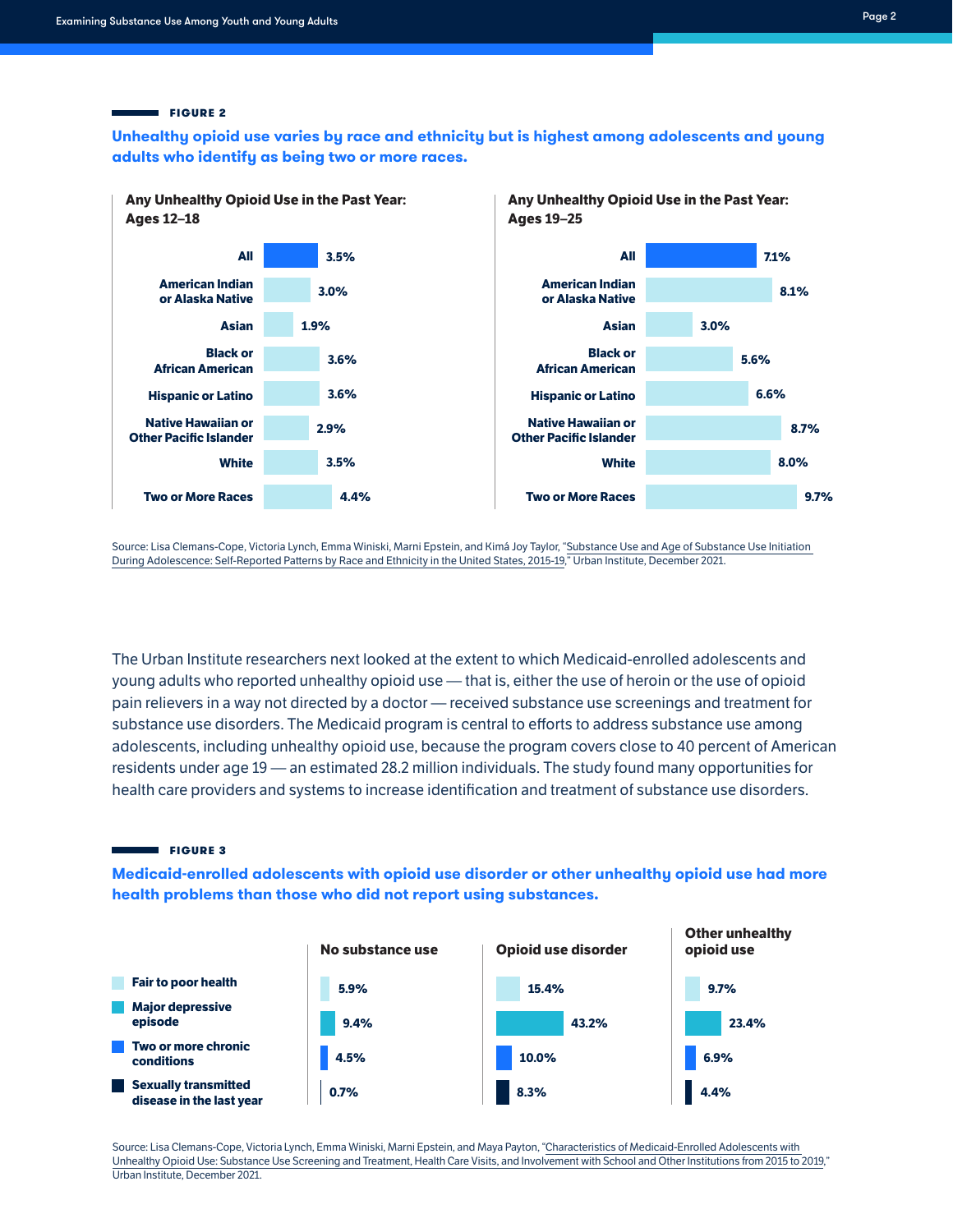### **FIGURE 4**

**Medicaid-enrolled adolescents with opioid use disorder and other unhealthy opioid use have** frequent contact with health care providers **— offering many opportunities to screen for** substance use.



Source: Lisa Clemans-Cope, Victoria Lynch, Emma Winiski, Marni Epstein, and Maya Payton, "Characteristics of Medicaid-Enrolled Adolescents with Unhealthy Opioid Use: Substance Use Screening and Treatment, Health Care Visits, and Involvement with School and Other Institutions from 2015 to [2019](https://www.urban.org/research/publication/characteristics-medicaid-enrolled-adolescents-unhealthy-opioid-or-other-substance-use)," Urban Institute. December 2021.

#### **FIGURE 5**

54.4%

63.2%

Less than half of Medicaid-enrolled adolescent patients with unhealthy opioid use or opioid use disorder were screened for substance use in medical settings.



Source: Lisa Clemans-Cope, Victoria Lynch, Emma Winiski, Marni Epstein, and Maya Payton, "Characteristics of Medicaid-Enrolled Adolescents with Unhealthy Opioid Use: Substance Use Screening and Treatment, Health Care Visits, and Involvement with School and Other Institutions from 2015 to [2019](https://www.urban.org/research/publication/characteristics-medicaid-enrolled-adolescents-unhealthy-opioid-or-other-substance-use)," Urban Institute, December 2021.

screening rates could be increased for all groups.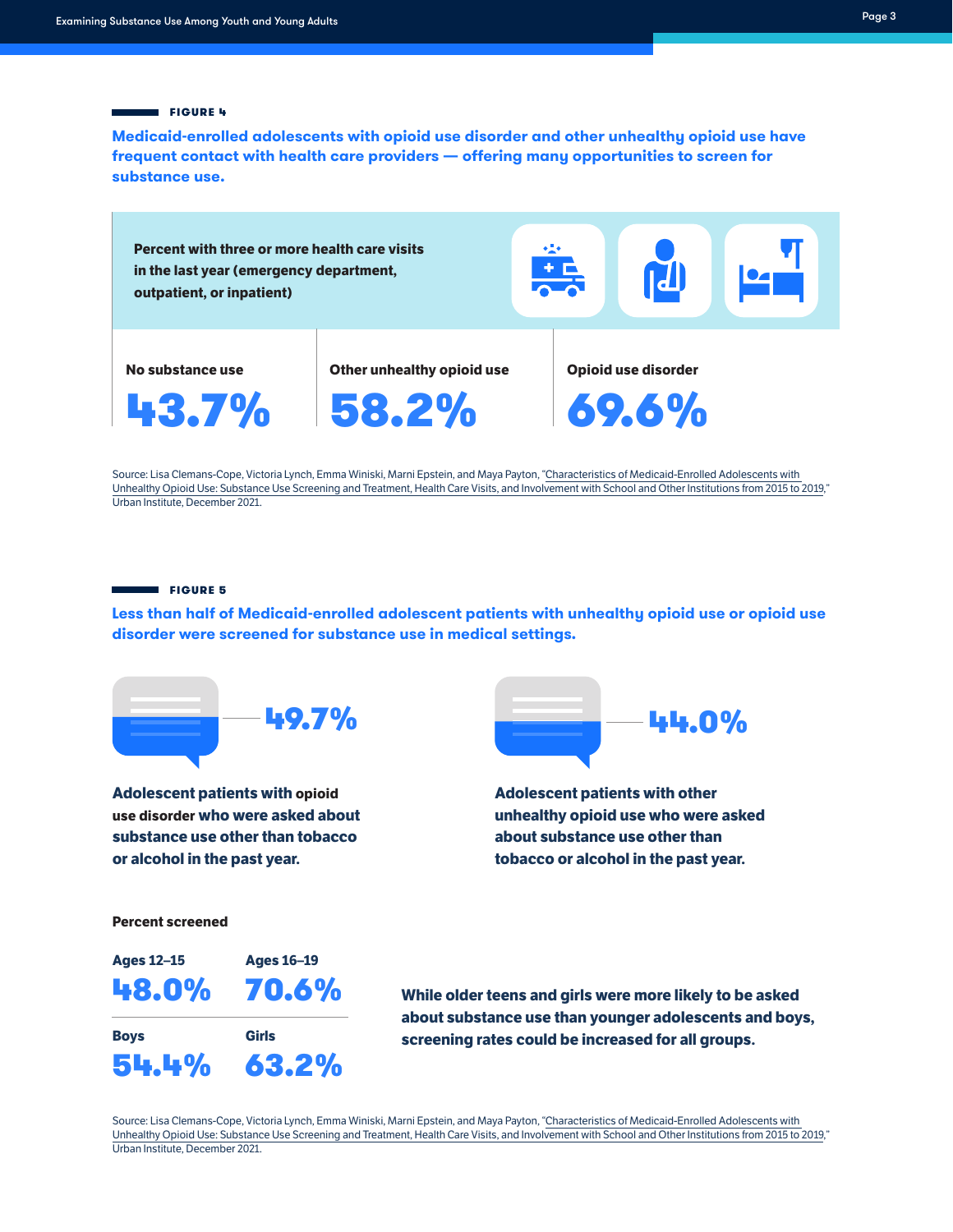### **FIGURE 6**

**Only a small portion of adolescents with opioid use disorder and other unhealthy opioid use** receive treatment.



Source: Lisa Clemans-Cope, Victoria Lynch, Emma Winiski, Marni Epstein, and Maya Payton, "Characteristics of Medicaid-Enrolled Adolescents with Unhealthy Opioid Use: Substance Use Screening and Treatment, Health Care Visits, and Involvement with School and Other Institutions from 2015 to [2019](https://www.urban.org/research/publication/characteristics-medicaid-enrolled-adolescents-unhealthy-opioid-or-other-substance-use)," Urban Institute, December 2021.

**For additional findings from the Urban Institute team, see their recent [paper](https://www.tandfonline.com/doi/full/10.1080/1067828X.2021.2015733) in the Journal of Child &** Adolescent Substance Abuse. Their policy recommendations can be found on the Urban Institute's website.

# O&A between FORE and Urban Institute researchers about their research and its policy implications



**Lisa Clemans-Cope, Ph.D.** Senior research fellow at the Urban Institute



**Victoria Lynch, M.S.** Senior research associate at the Urban Institute

**FORE: One of your findings was that the median age of substance use initiation was 15, and that for** a subset of youth studied, substance use starts at about age 12. What are the implications of this **finding for prevention and treatment programs?** 

**Lisa Clemans-Cope:** It really highlights the need for high-quality prevention and early intervention programming beginning in elementary school and continuing through middle school and high school years. Unfortunately, substance use in youth is often viewed as a social problem rather than a health issue—and substance use services for youth have been undervalued. The health system tends to ignore the problem, while the education system focuses on punishment. We need to be more systematic in building a continuum of services for youth and families— from prevention and screening to harm reduction, treatment, and recovery support services as well as social supports. This requires improving the capacity and quality of substance use services that are developmentally appropriate and responsive to cultural, linguistical, social, and emotional needs of youth. This also means expanding access to services where young people are, including schools and parks, libraries, and other neighborhood settings.